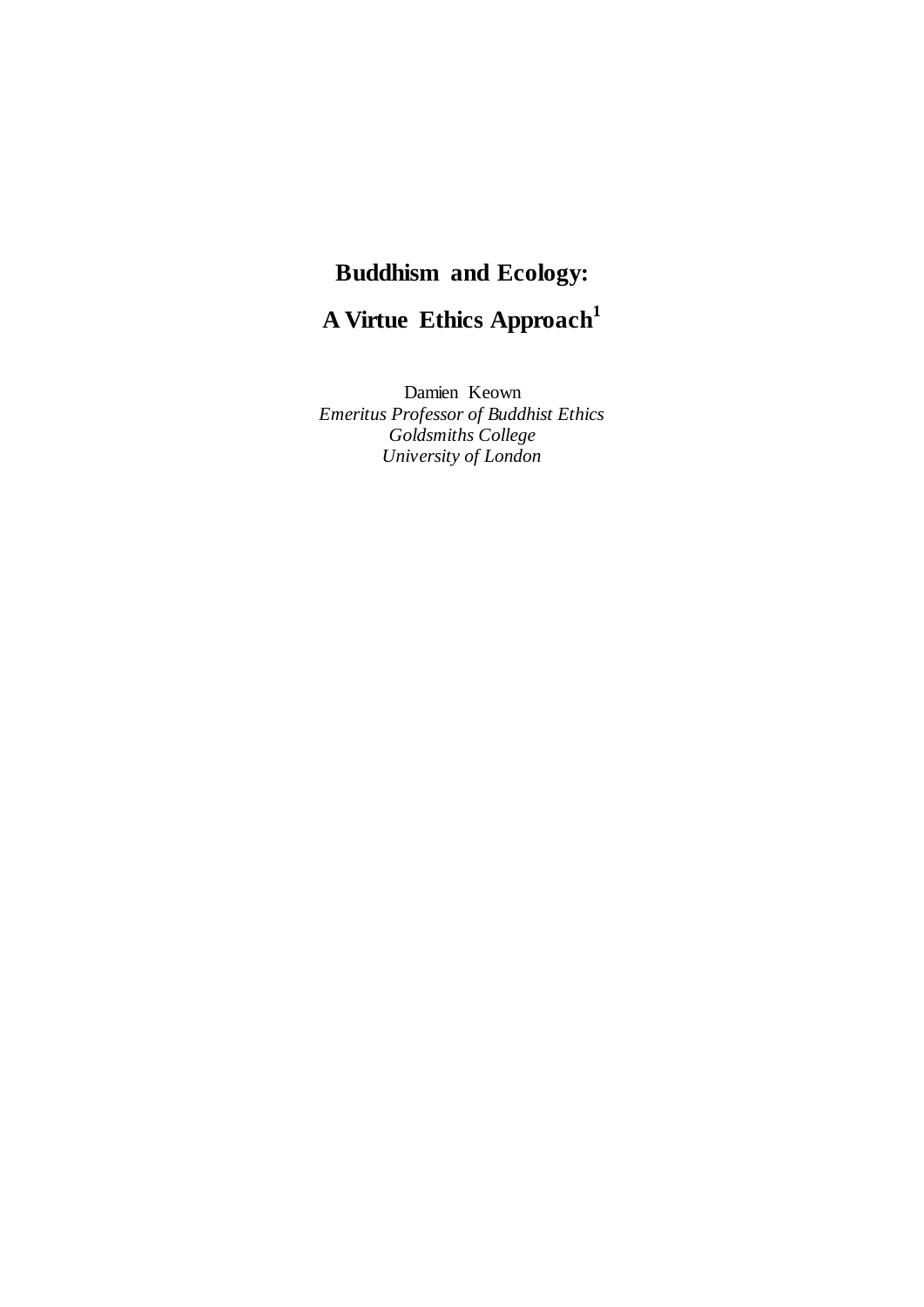# *Introduction*

I think it is clear from the extensive secondary literature that Buddhism has a large number of resources to draw on with respect to the environmental problems we face today. Since my own particular interest is in the field of ethics, however, I would like to focus on those features of Buddhist moral teachings that have the potential to ameliorate the crisis. Since everyone recognises that this crisis is global in nature and cannot be solved by Buddhists alone, or indeed by any single group, I would also like to explore a specific set of moral resources available in both East and West which might collectively be brought to bear on the problem. I have in mind those particular qualities or traits of character known as virtues, and I will endeavour to sketch out some points of comparison between traditional Western and Buddhist ethics in this respect.

I take for granted that virtue ethics provides a useful frame of reference for understanding Buddhist moral teachings. Buddhism teaches that human perfection as expressed in the concepts of Buddhood, arhatship, bodhisattvahood, and so forth, is achieved through the lifelong practice of virtues such as wisdom and compassion. I think it is also true that Buddhism would tend to regard today's ecological problems as having a psychological basis, for example as stemming largely from greed, selfishness, ignorance, and apathy, and as such falling within the sphere of moral psychology. To quote from a recent book by Pragati Sahni:

In all likelihood the early Buddhists would view the environmental crisis as a psychological crisis. They would not blame inferior technological development or poor conservation methods as the cause of the crisis, but bad behaviour and attitudes (greed, hatred and delusion). This can be deduced from the fact that all problems are traced in Buddhism to perverted views, and hence, ultimately to a dysfunctional state of mind.<sup>2</sup>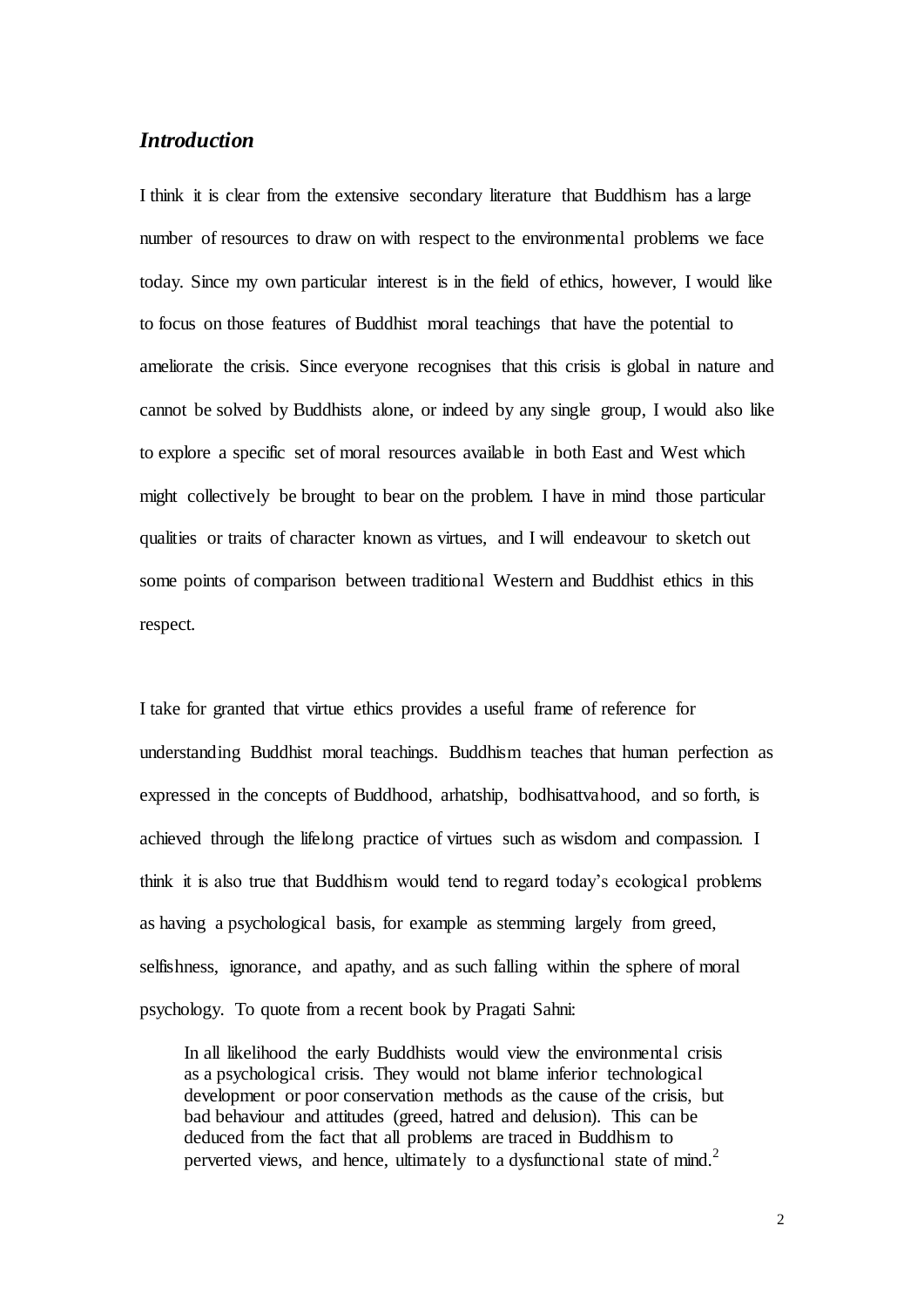These dysfunctional psychological states are precisely what virtue ethics seeks to eliminate and so we seem at least to have a common starting point which views the question of the long-term wellbeing of nature as depending not on technology but on human qualities. I am not the only one to have suggested the value of such an approach, and a number of recent publications, including the one just quoted from, have attempted to address environmental questions from the perspective of virtue ethics<sup>3</sup>

## *Virtue Ethics*

Virtue ethics can claim to be the West's oldest systematic body of ethical theory, and it is one that has both secular and religious dimensions. First formulated in the ethical treatises of Aristotle, the tradition was continued by classical Roman authors such as Cicero and then revived by Aquinas in the Middle Ages. Given a Christian interpretation it became the dominant approach to ethics down to the Reformation, only to be rejected along with other religiously-based ethics in the Enlightenment. In the last few decades it has begun to attract attention once again and is being applied in a wide range of contexts. Virtue ethics is an approach which emphasizes the role of the agent more than the action, focussing more on the character of persons than rules (as in deontological ethics) or the consequences of acts (as in consequentialist theories). A key feature of virtue ethics is that it looks at actions in the context of an overall life. The reason for developing particular states of character is to live a balanced and rounded life and to achieve a state of fulfilment, happiness or flourishing.

The classical Western tradition recognized four main or cardinal virtues: prudence, justice, temperance, and fortitude.<sup>4</sup> There is no direct correlation with these virtues in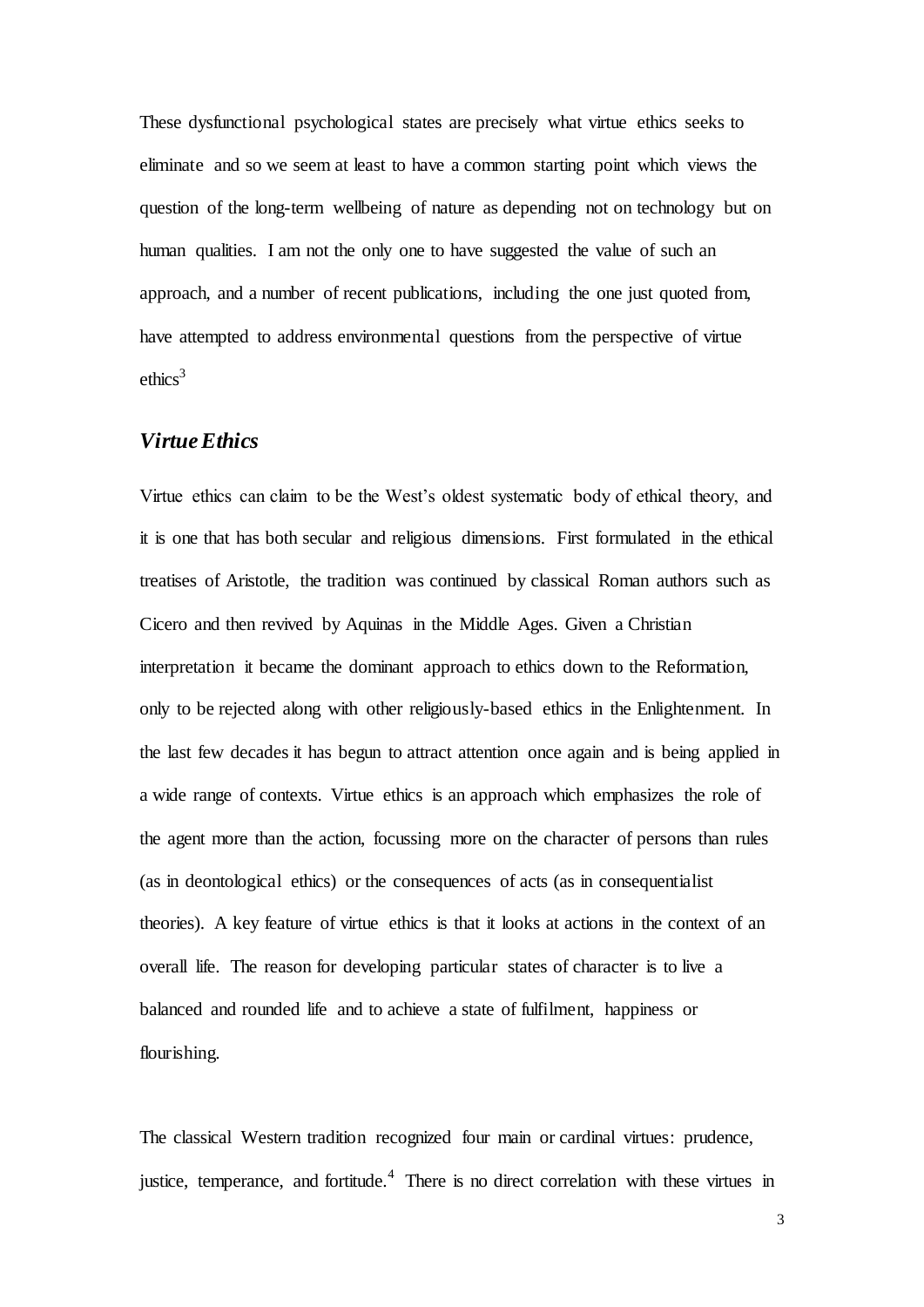Buddhism, although we find many points of overlap and similarity. Prudence, or the faculty of making wise choices in practical affairs, corresponds broadly to *paññā* (wisdom), although Buddhist sources generally emphasise the theoretical intellect over the practical intellect. There is no specific Buddhist virtue of justice, although this quality is highly praised. Chapter 19 of the *Dhammapada*, for example, is usually translated as 'The Judge,' 'The Just,' 'The Righteous,' or some such term. The Pāli term is *dhammaṭṭha*, meaning 'the man who stands on Dhamma.' Verse 256 tells us that such a man does not make judgements hastily or suddenly (*sahasā*), and that the wise man (*paṇḍita*) is one who investigates both right and wrong (*atthaṃ anatthañca*). The next verse adds that the man who stands on Dhamma, or as we might say, the just man, makes decisions calmly (*asahasena*), in accordance with Dhamma (*dhammena*) and impartially (*samena*).

Buddhism has a good deal to say about the virtue of temperance. References to selfcontrol and self-restraint, abound in Buddhist literature, again, for example, in the *Dhammapada* which speaks repeatedly of the importance of gaining control over the senses. But perhaps it is in the complex of ideas associated with *sīla* that this virtue finds its clearest expression. *Sīla* is the internalised self-imposed discipline which enables one to ward off temptation and preserve moral purity. It can be contrasted with the externally imposed obligations of the *Vinaya*, although in practice the two will often coincide in their aims and outcome. *Sīla* is said to provide the basis for religious practice and spiritual development just as the earth provides the ground on which plants and seeds can grow and cities can be built. With respect to ecology there is every reason to think that a person who is well-disciplined, self-controlled and restrained will consume less of the earth's resources than a person whose appetites are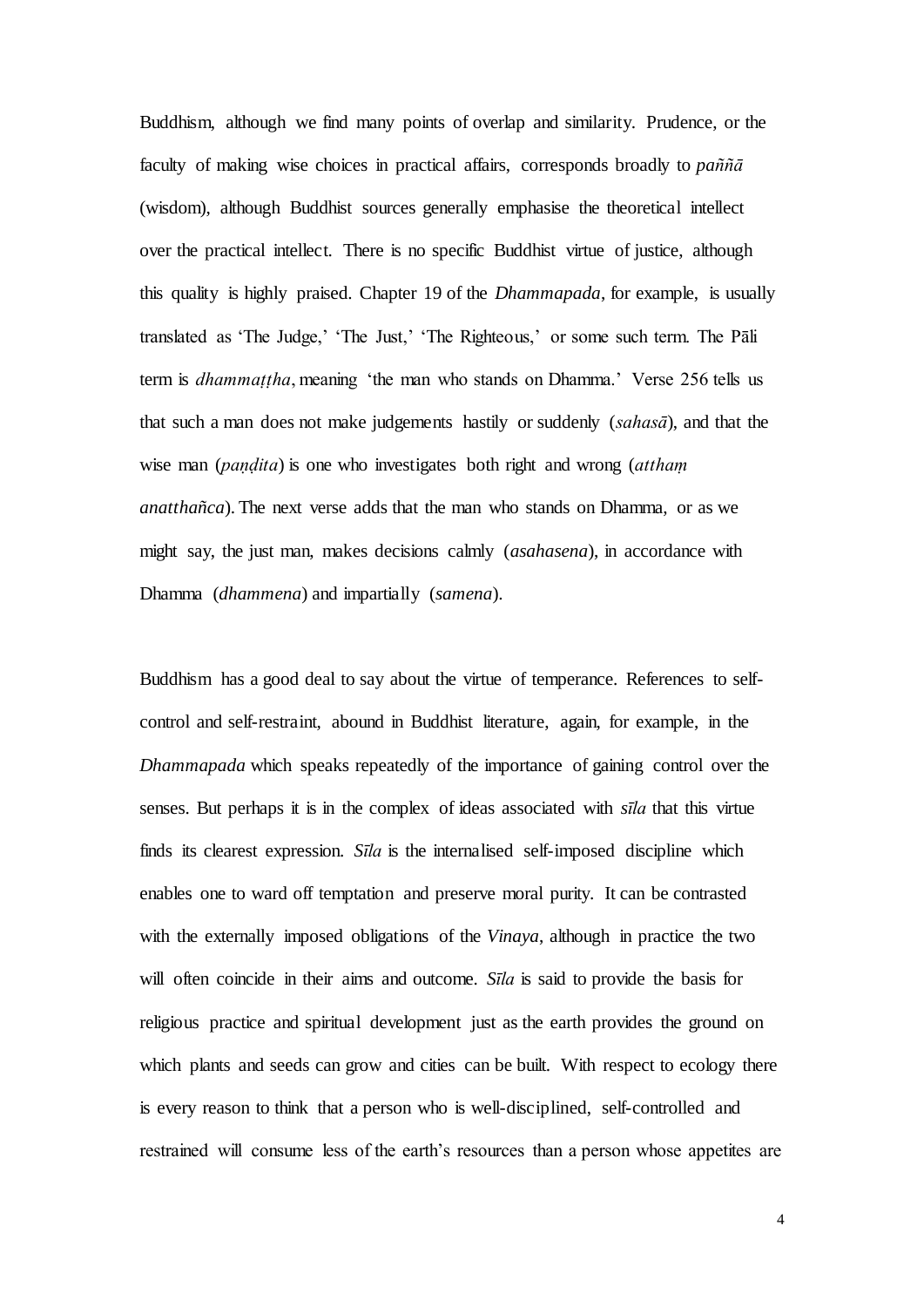uncontrolled. A person constrained by *sīla* is less likely to be self-indulgent and will be better equipped to resist the inducements of consumerism to accumulate more and more possessions. It goes without saying that a nation which practised *sīla* would have very different patterns of consumption to one that did not.

Given its association with self-control and self-discipline, *sīla* seems also to overlap with the fourth Western virtue of fortitude, which means standing firm in the face of adversity. There is also a more specific virtue, that of *viriya* or v*īrya*, which becomes famous as the fourth of the six perfections (*pāramitās*) of a bodhisattva. *Viriya,* in its most basic sense, is the virtue of a brave person, a hero who displays courage and does not flinch in the face of danger. More generally it connotes resolution and firmness of purpose in the projects to which one commits oneself. It is clear that projects of the kind undertaken by ecologists, which are often on a planetary scale, require a good degree of fortitude since there are likely to be setbacks at every stage. Projects such as reducing global emissions of  $CO<sup>2</sup>$  require years of planning, negotiation and education, and even then it is not an easy matter to reach agreement and meet targets.

It is not my intention to suggest that Western virtues can be mapped directly onto Buddhist ones, or vice versa. Indeed, we should not be surprised if different cultures recognise or give prominence to different virtues. Buddhism, for example, recognises virtues that are not much emphasised in the Western tradition, such as mindfulness (*sati*), a virtue that can have an important bearing on ecology. The objective of a comparative study of this kind is limited to showing that comparable tools exist within different traditions with which to tackle today's global challenge.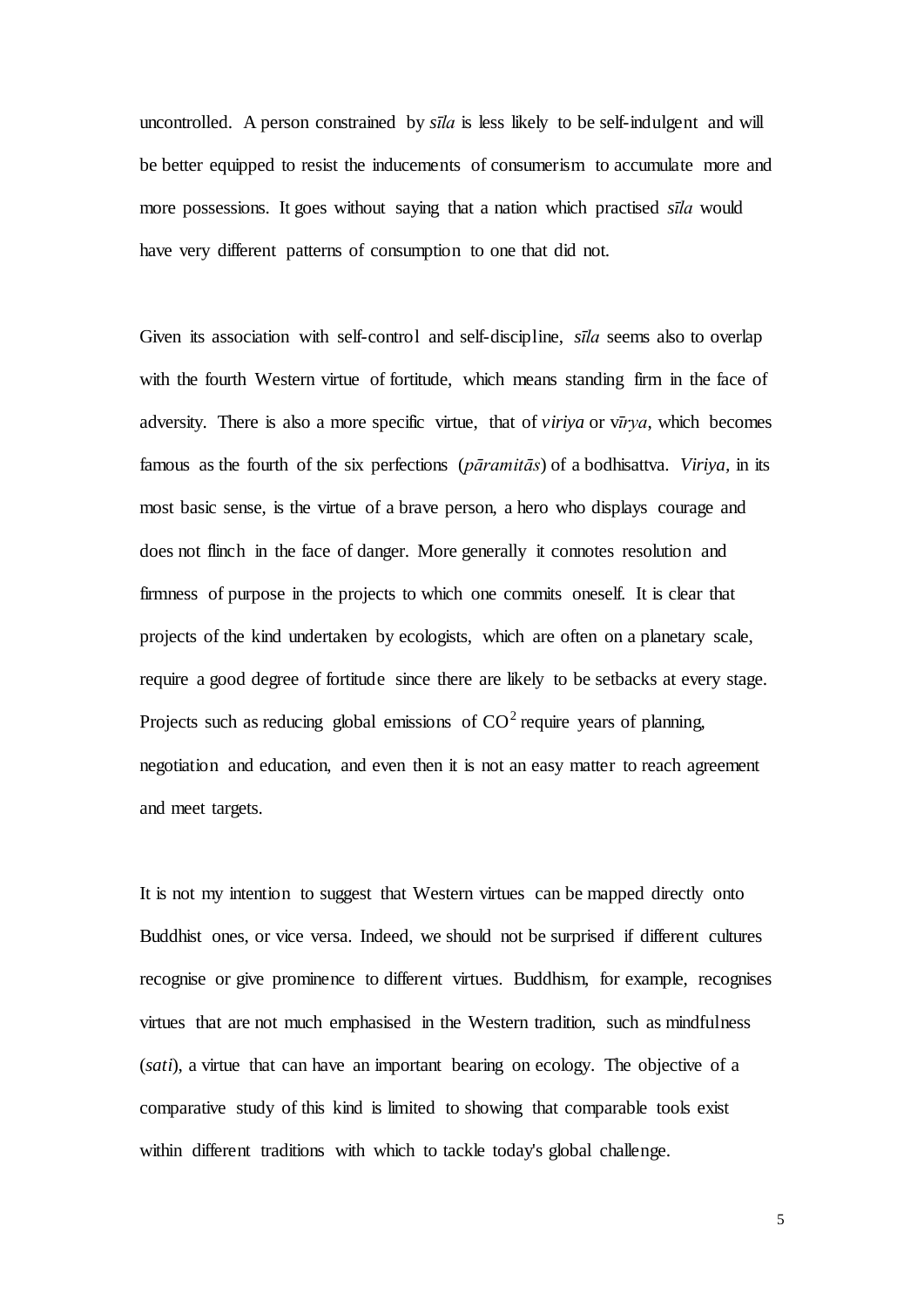#### **Virtue Ethics and Ecology**

Although virtue ethics has made a contribution to many areas of applied ethics in the West, it has so far not been developed very far with respect to ecology. Perhaps this is because the virtues are linked to an ancient system of morality and therefore thought incapable of responding to what is essentially a modern challenge. How, then, might an ecology based on the virtues be constructed? Thomas E.Hill Jr was one of the first writers to propose an environmental ethics based on the virtues. He made reference to certain human ideals that were needed if natural environments were to be preserved and identified certain virtues as having particular relevance to the environment. In particular he linked humility, gratitude and self-acceptance with care for and an appreciation of nature.

Hill gives particular emphasis to the virtue of humility, which suggests an interesting connection with certain qualities Buddhists are encouraged to develop, such as a sense of modesty and shame encompassed by the terms *hiri* and *ottappa*, factors which restrain inappropriate behaviour and encourage a sense of proper decorum. Egocentricity (*ahaṃkara*) and pride (*māna*) are frequently criticized. Indeed according to the *Aggañña Sutta* it was due to a sense of pride and conceit (*mānātimāna*) with respect to their appearance that matter appeared and was consumed by the ethereal survivors of the preceding cosmic destruction.

Geoffrey Frasz seeks to refine Hill's concept of humility by insisting that it be measured or appropriate to the context. He renames this virtue 'openness' and regards it as the mean between arrogance (too little humility) and false modesty (too much humility). Although there is no precise Buddhist virtue corresponding to openness, it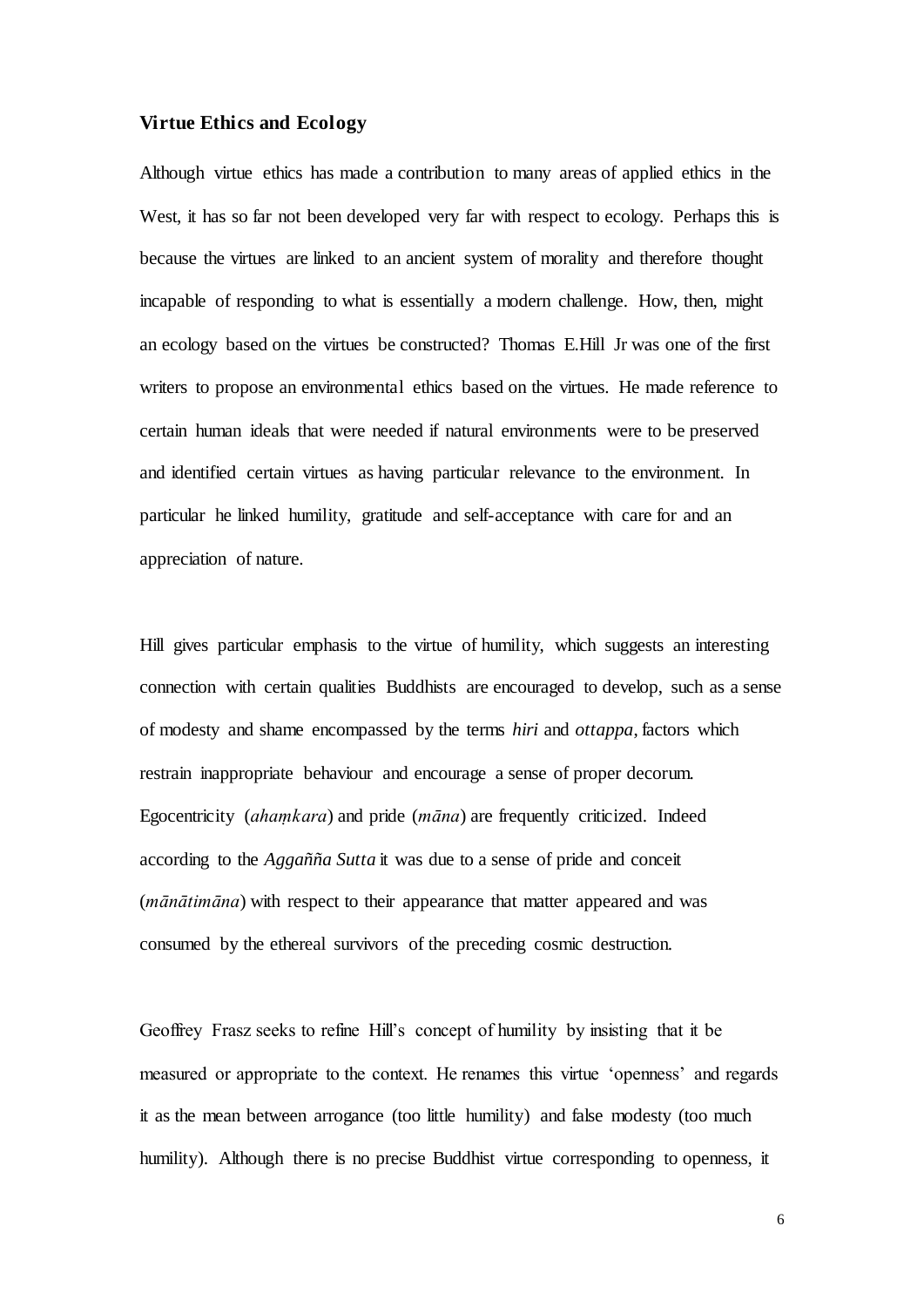seems to involve an attitude similar to those expressed in the *Brahma-vihāras* of love (*mettā*), compassion (*karuṇā*), gladness (*muditā*) and equanimity (*upekkhā*). In addition to their inwardly transforming effect, these attitudes have an open and otherdirected quality about them in their emphasis on caring, compassion and love for others. They call for a positive disposition towards all beings, oneself included, and affirm self-worth while restraining arrogance.

It also seems likely that the wellbeing of the environment will be promoted by the constant emphasis on simple living and contentment found in Buddhist literature. Non-greed (*arāga*) and contentment with what one has (*santuṣṭi*) seem to be foundational virtues which support ecological concern. Keeping material needs to a minimum and limiting possessions to a robe and bowl, food for a day, simple lodgings and medicine are practices which consume the minimum natural resources. By contrast luxury items such as high beds, garlands and adornments, were discouraged.

A further important virtue to be considered in the context of ecology is *ahiṃsā*, which means non-harming or non-violence.<sup>5</sup> This virtue will have a special bearing on the lifestyle people adopt and the potential it has for causing harm to human beings, animals, and inanimate nature.

## *Anthropocentrisism v Biocentricism*

However, approaching ecology primarily through the virtues is not without its problems. One possible reason why virtue ethics has not so far been popular with ecologists may be that since it concerns above all human subjects, it is thought too anthropocentric to make a contribution to an area in which human beings are regarded as the problem rather than the solution. Rather than an ethics centred on the human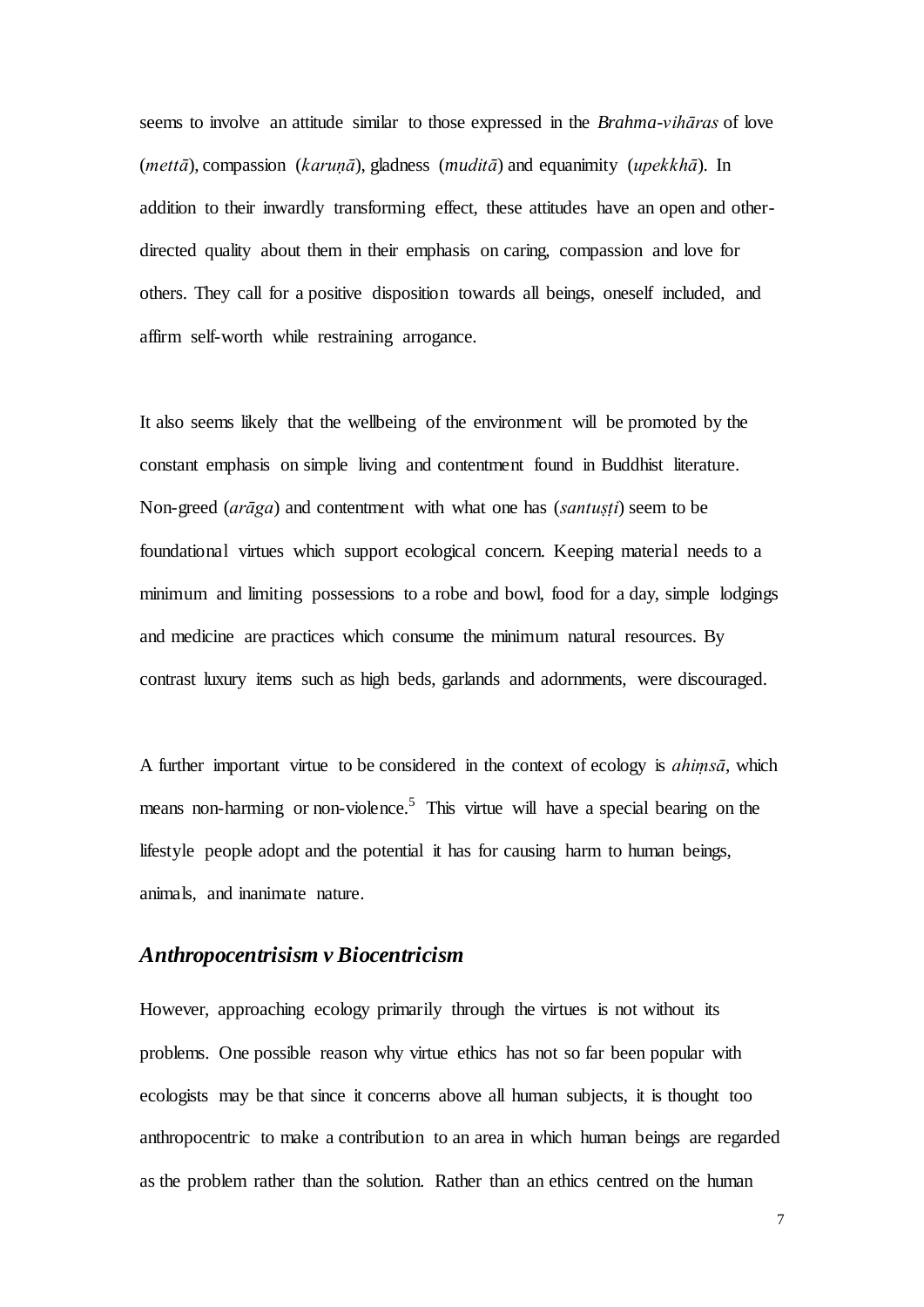subject, contemporary environmental ethics has tended to adopt a biocentric approach in which all living creatures, and even inanimate nature itself, are seen as having inherent worth and interests which rival those of human beings.<sup>6</sup> The best example of this is James Lovelock's theory of Gaia<sup>7</sup> which sees the world as an organic whole in which all the species on the planet act in concert to produce ecological equilibrium. Various 'new age' readings of the Gaia hypothesis seek to attribute personality to Gaia as an earth goddess presiding over a resacralized nature. If nature is regarded as a moral agent in this way it is problematic how moral virtues might be applicable to her (or its) behaviour. The conventional understanding among traditional virtue ethicists is that moral agency is a faculty exercised only by human beings. So, does the fact that only human beings (and possibly a limited class of animal species) can exercise moral agency condemn virtue ethics to an anthropocentric or 'speciesist' position? Certainly there are some ecologists who will see this human-centred aspect as a defect, but the virtue ethicist can respond that the starting point for resolving environmental problems has to be our own human nature, pointing out that unless we put our own house in order first we are not likely to have much success in fixing up the rest of the planet. A critical look at ourselves, our values, habits and lifestyles, is surely advisable. Since humans are allegedly the culprits of many ecological problems such as climate change, water pollution, deforestation, desertification and the general mismanagement of resources, the solution would appear to lie in a reform of human attitudes rather than in constructing what are often romanticised philosophies of nature. To start from theories about the biosphere and make ecology the basis of ethics, moreover, seems to be putting the cart before the horse: what is required first is an ethical foundation upon which sound ecological practice can be based. Virtue ethics places human beings at the centre of the ecological drama but it does not follow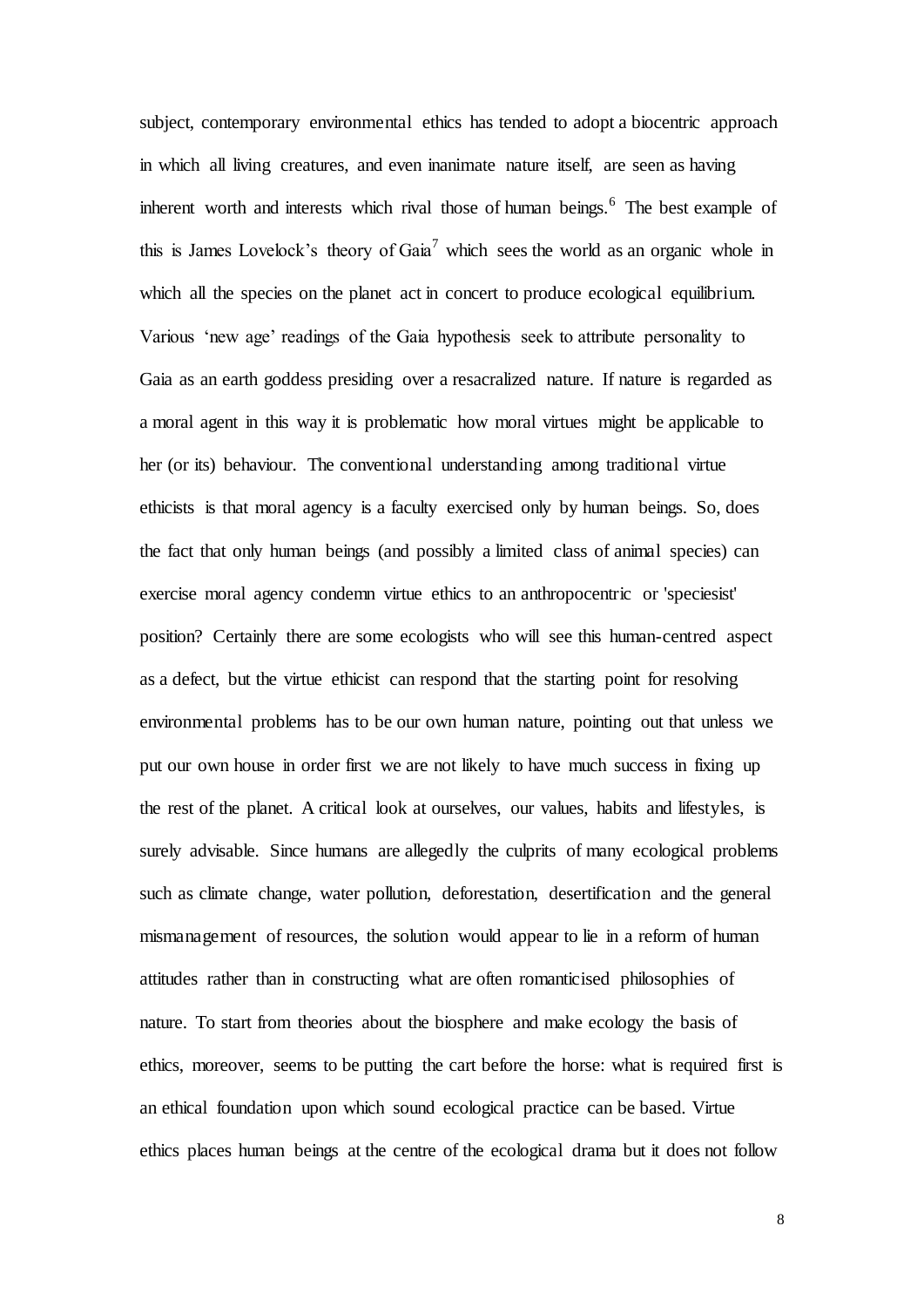from this that it maintains that only the interests of human beings need to be considered. It is certainly capable of affirming the value of nature while recognizing that it is other than human.

An ancient concept in virtue ethics is that of the 'common good.' This holds that the well-being and flourishing of individuals can only be achieved in community, and that there is a reciprocal relationship between the two whereby each enhances the good of the other. From here it is only a short step to the view that the flourishing all living things needs to be promoted because it is constitutive of our own flourishing.<sup>8</sup> This is somewhat different to the traditional Christian view in terms of which man is the steward of the natural order, since it does not assess the worth of creatures simply in terms of their worth for human beings. In this scheme each creature is allowed its own place, and the distinctiveness of human beings is simply that they can sometimes glimpse the whole picture. As Stephen Clark writes:

Those who would live virtuously, tradition tells us, must seek to allow each creature its own place, and to appreciate the beauty of the whole. It is because human beings can sometimes come to see that whole, and know their own place in it, that—in a sense—they are superior to other forms. Our 'superiority', insofar as that is real, rests not upon our self-claimed right always to have more than other creatures do ... but on the possibility that we may (and the corresponding duty that we should) allow our fellow creatures their part of the action.<sup>9</sup>

This distinction between human beings and other species is not based on any notion of hierarchical superiority but at the same time recognises there is a difference between humans and other creatures. Animals can thus be included in the moral community but not on the basis of being moral agents in the way human beings are.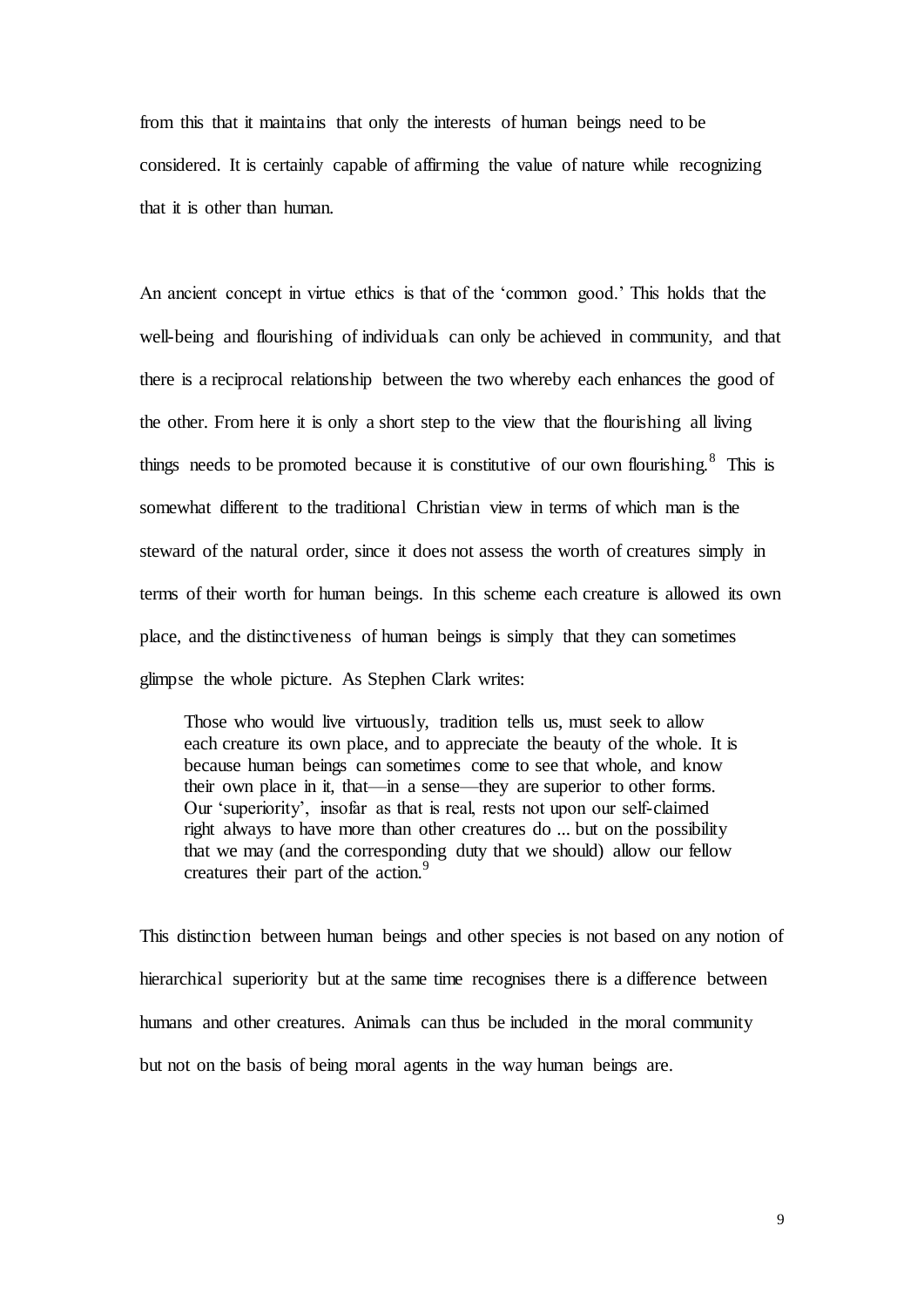Animals are part of the biotic community in which all living creatures share, and so their interests cannot be excluded from considerations of the common good. Since humans have a clearer perception of this good than other species it could be said that they have a duty or at least a responsibility to consider the wellbeing of animals in deliberations which may affect them. Thus we still retain a sense of the distinctiveness of human nature and of its unique identity in the context of the uniqueness of other species. Something of this kind seems to be intended by the phrase 'a precious human rebirth' found particularly in Tibetan sources, and foreshadowed by earlier illustrations in Buddhist literature of how difficult it is to gain a human rebirth.<sup>10</sup> Of course, many Buddhists will disagree with the anthropocentric tone of the discussion at this point and insist that animals and perhaps even inanimate nature be given equivalent moral standing with human beings. I can only respond that the notion of leaves and trees attaining enlightenment, as Chan-jan envisaged, $11$  is not one that virtue ethics would find easy to accommodate.

# *Conclusion*

Let me conclude by summarising some of the reasons why a virtue ethics approach seems to offer a basis for a Buddhist ecological ethics. The first reason is because it is grounded in the practice and tradition of Buddhist itself. One only needs to read the *Dhammapada* to see that the Buddhist ideal of human perfection is defined in terms of the virtues exercised by an individual who treats all beings with kindness and compassion, lives honestly and righteously, controls sensual desires, speaks the truth and lives a sober upright life, diligently fulfilling his duties, such as service to parents, to his immediate family and to those recluses and brahmans who depend on the laity for their maintenance.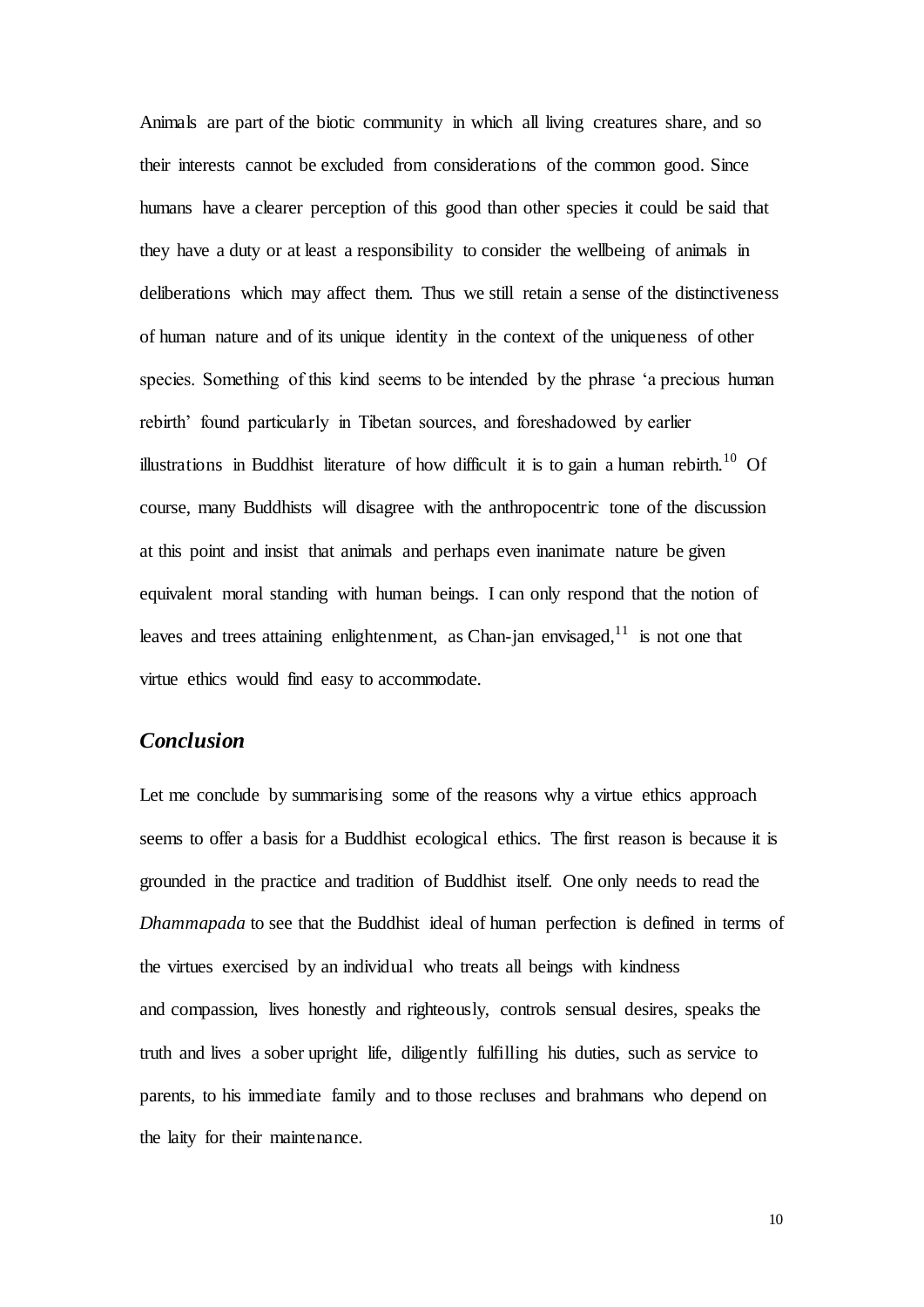A Buddhist ecology, then, coincides with these teachings and simply calls for the orientation of traditional virtues towards a new set of problems concerned with the environment. If we require a concrete illustration of how a virtuous person might act towards the environment we can turn to the example of the Buddha. The Buddha is never depicted harming nature and on the contrary seems to have enjoyed spending time in simple natural environments such *āvāsas* and *ārāmas*. Causing harm to animals or to nature seems inconceivable in his case, and we cannot help but feel it would be totally *out of character* for him, which is precisely the state an ecological virtue ethics would seek to engender in us all.

Even being enlightened, however, does not bring the power to solve ecological problems: since no-one has a crystal ball to see into the future, the virtues cannot always tell us what it would be best to do in every situation. What the virtues *can* do is guide us in grasping the issues at stake and in accepting or rejecting possible courses of action under consideration. The virtues would encourage us to understand clearly the nature of the problem, listen carefully to the views of others, meditate and reflect deeply and insightfully on the alternatives and their pros and cons, reach a resolution, and act with integrity in the execution of the course of action decided. As Frasz writes, 'the thrust of environmental virtue ethics is to foster new habits of thought and action in the moral agent—not just to get the immediate decision made right, but to reorient all actions henceforth in terms of holistic, ecologically based ways of thinking.<sup>'12</sup>